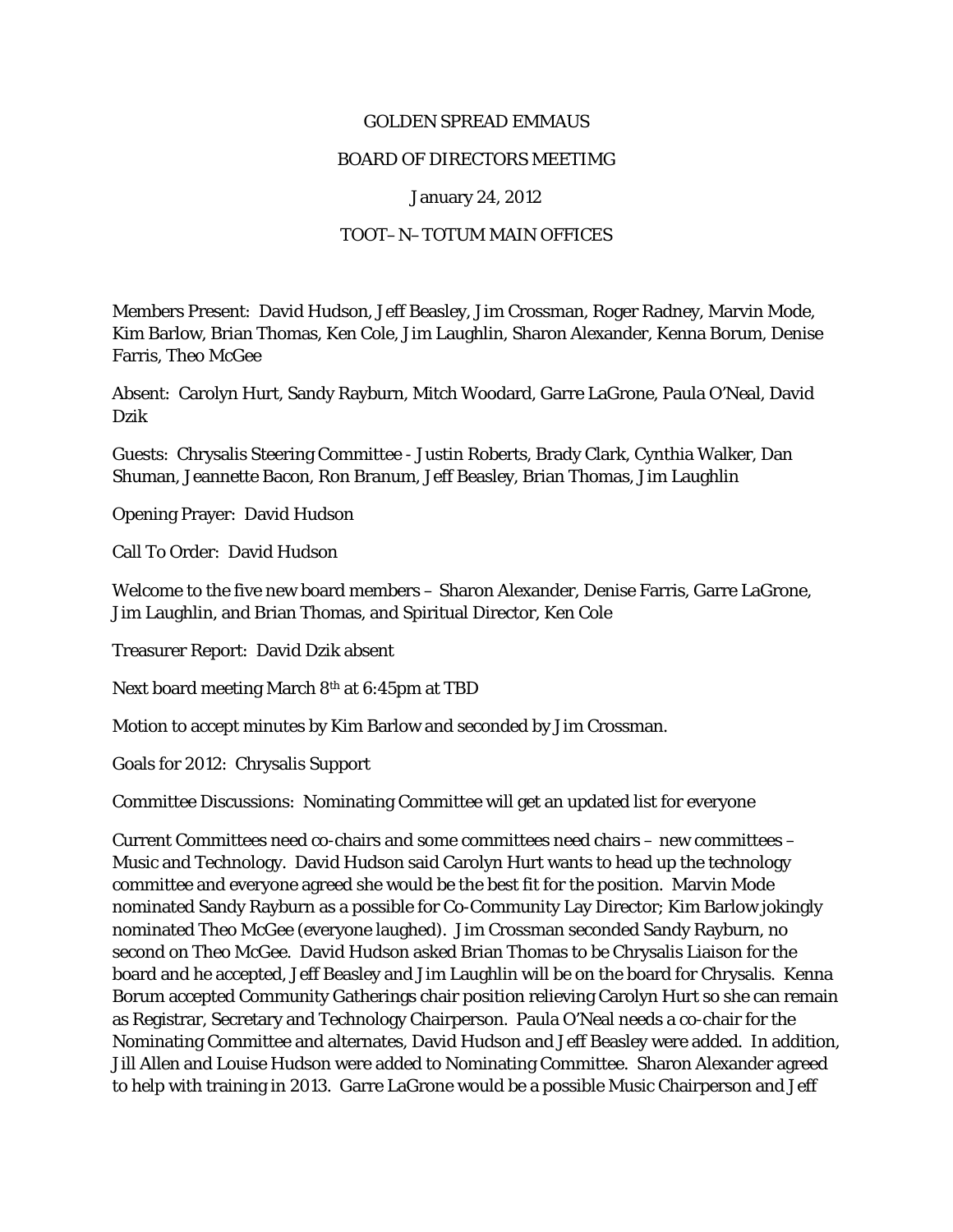Beasley agreed to all Sandy to see if she is interested in Assistant Community Lay Director to replace David Hudson next year.

Marvin Mode suggested we might be having too many walks for what the community can support right now. Brian Thomas agreed and stated that Chrysalis may be overextending as well. Marvin commented there were 49 men on the ACTS Retreat. Sharon Alexander brought up a good point that there are many more new communities now than there were at one time and maybe our pool of prospects is low for that reason. Denise Farris stated that out of the several people they have sponsored over the past few years, only two have remained very active in Community gatherings and Emmaus functions.

There will be sponsor training on Thursday at 6pm before Community at 6:30. Fourth Day Follow Up at 5:30pm.

Team Training for Walks #228, 229, 230 will be February 9<sup>th</sup> at Roger Radney's house at 7pm. Jim Laughlin cannot attend that one but will attend another one before #230.

Team Selection Meeting for Walk #228 will be at St Stephen West Campus at 6:30 or 7:00pm February 13th.

Chrysalis Training will be February 24th at 6:00pm to 9:00pm and Jeff and David will arrange snacks for that training and the next day February  $25<sup>th</sup>$  at 9:00am to 3:00pm is the mandatory team training by Carleen (both at St Stephen Church – East Campus). We need at least 75 people at the meeting that evening (24th) for Chrysalis to sign the covenant in front of the community.

Walk #227 Sandy Rayburn is the IBR for Deb Farner's Walk.

Walk #226 Jim Crossman says there are 52 prayer spots and closing feast provided by Kenna Borum and Martha Duke. Need Prayer Vigil.

Jeff Beasley, Marvin Mode, Brian Thomas, Jim Laughlin, Dan Branum for Chrysalis: RUSH was awesome! They had 30-35 people were there. They asked the Board how they could be sure that they would be supported by the Emmaus board this time and they were assured the Board's full support this time.

Ron Branum – CLD for Chrysalis in 2005 started Chrysalis in 2002, very excited to participate again.

Cynthia Walker – Started in 1991, led a few flights, started working Kairos Outside and worked with Martha and Kenna before. Happy to be back to Chrysalis – loves the kids!

Dan Shuman – Went on walk #187 in 2006 – worked 2 men's walks since then. He and his wife were very upset when things went south for Chrysalis.

Brady Clark – Chrysalis 1996, clergy on a couple of flights, his father was a Lay Director for Emmaus at one time. Brady works with high risk kids all the time and high risk families and handles family reconciliations.